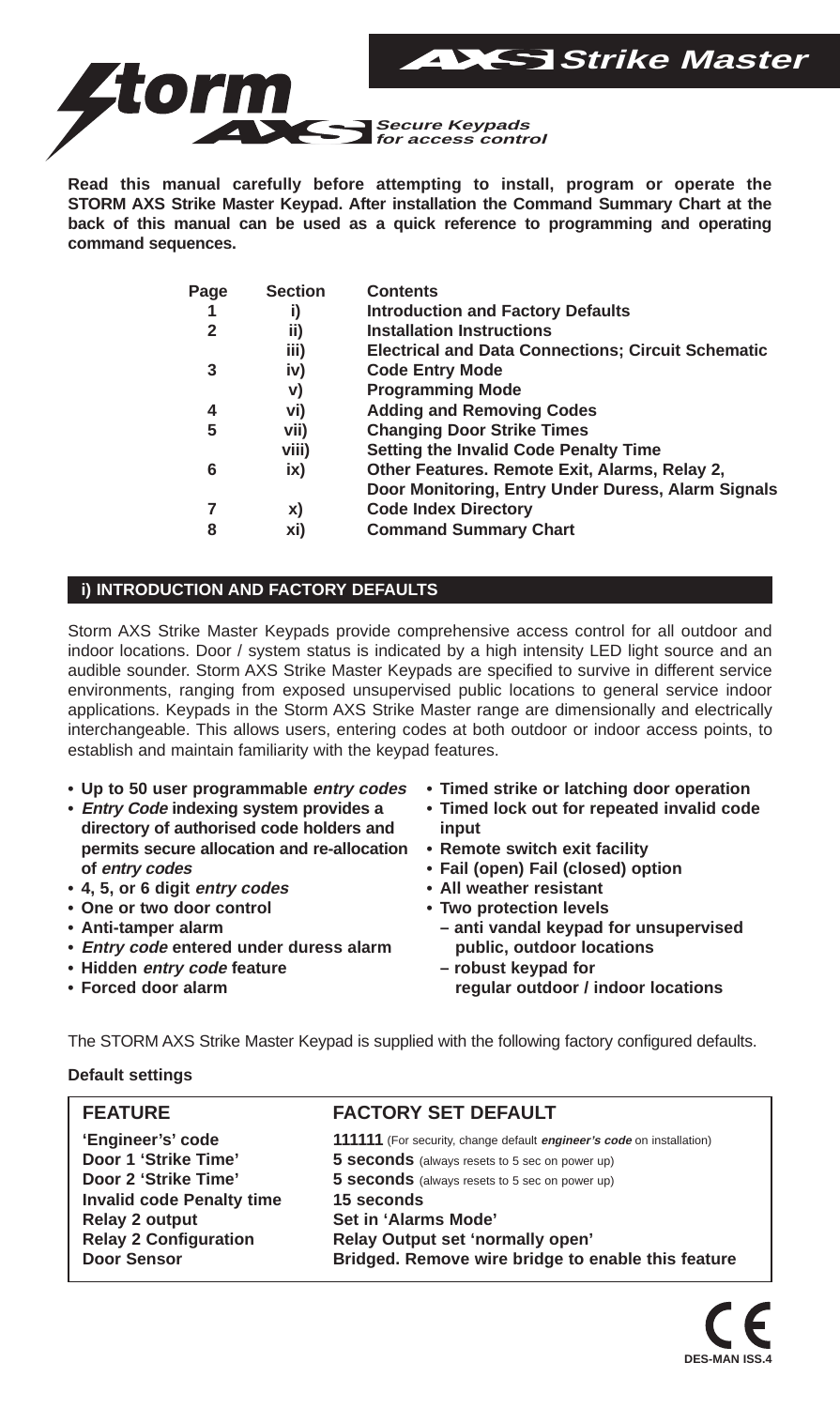#### **Fixing Instructions**

#### **(Please read carefully before attempting installation.) Rear Casing**

**1.** Select a suitable location with a sound flat surface. Using the case as a template, mark the position of the four fixing holes (A) on the surface.

**2.** Drill and plug the fixing holes to suit fixing screws (E) as supplied.

**3.** Locate the anti-tamper switch actuator plate (F) on the rear face of the case in the position as shown. The fixing screws (E) may be positioned in the case to assist in the accurate location of the plate.

**4.** Locate the thicker (6mm) sealing gasket (B) on the rear face of the case before positioning the case over the fixing holes (A). (Be sure to run the cable through the hole in the gasket prior to securing the case.)

**5.** Secure the case to the surface using the fixing screws (E) as supplied.

#### **Keypad to Casing**

**6.** When making the electrical connections to the connector block care should be taken not to damage the thin sealing gasket (C) fixed to the front face of the rear case. [For connection details see section iii) of this manual.

**A**

 $\Omega$ 

**B**

 $\mathfrak{a}$  $\mathbf{\hat{a}}$   $\alpha$ 

 $\alpha$ 

 $\mathcal{O}$ 

**7.** Fix the keypad to the rear case using the thread forming security screws (D) as supplied. (Please ensure the nylon sealing washers are located beneath the head of the security screws (D). Please note a special bit is provided for tightening these screws.

**D**

1 3 ก 16, 7 ขิค

**8.** Check the installation to ensure gaskets are in place and compressed evenly around the perimeter of the case.

**Note:** On rough or uneven surfaces it may be necessary to apply a bead of silicone sealant around the inner face of the case at the point where it meets the mounting surface. Where this method of sealing is necessary the thicker sealing gasket (B) **must not be fitted.**

**iii) ELECTRICAL AND DATA CONNECTIONS**



**C**

**E**

**F**

 $\mathfrak{a}$ 

Note: When making connection to the door strike, select 'relay normally open' or 'relay normally closed' to suit the intended application and locking mechanism.

**Note: To achieve maximum protection against EMC, RFI, or damage from Electro-static Discharge it is recommended that the keypad casing is earthed (grounded) via the screw terminal attached to the metal shield on the rear face of the keypad. This terminal is identified** by a  $\frac{1}{x}$  symbol. It is recommended that a regulated, fully isolated power supply is used to power the StrikeMaster keypad. **(Keymat Technology part no. DEPS0101 or DEPS0201 or equivalent). Bifular wound supplies are not recommended. DES-MAN ISS.4**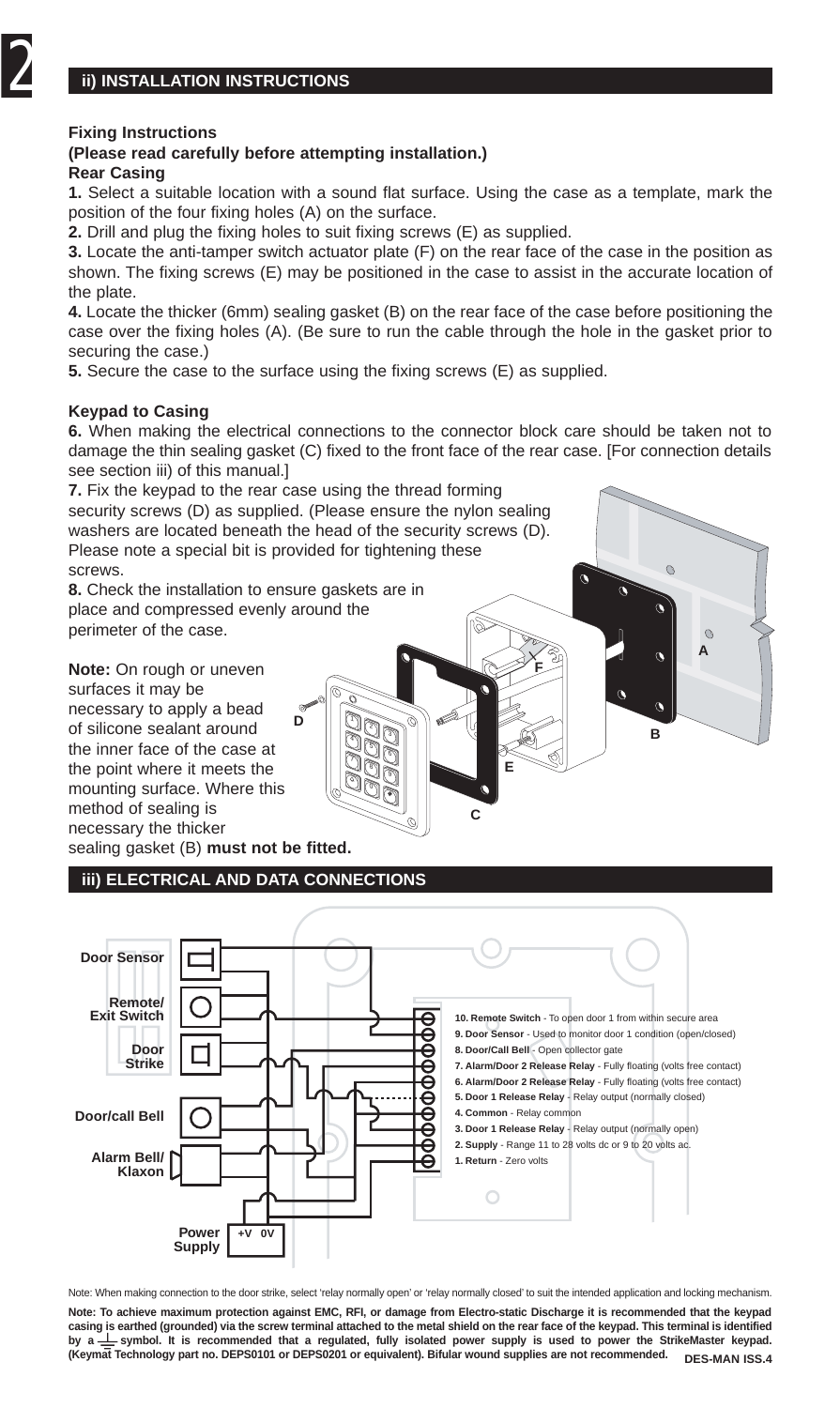## **iv) CODE ENTRY MODE**

3

During everyday operation the keypad will be in **code entry** mode or 'logged off'. This is also the mode that the keypad is in when it is first powered up. When the keypad is in **code entry** mode the LED will light red to signify that the keypad is waiting for either an **entry code** or the **engineer's code** to be entered.

When entering a code, spurious digits may be entered before and after the valid code to help disguise it from onlookers or other surveilance (maximum 20 characters to be entered at any one time). **[Care should be taken not to activate the Operator Under Duress alarm by prefixing a valid entry code with the numbers 9 1. [see section ix) - Activating the Operator Under Duress Alarm]. Entry codes should not begin with the numbers 9 or 1 as this can also lead to non intentional triggering of the Operator Under Duress Alarm. [see section vi) - Adding and Removing Codes].]**

When a valid **entry code** has been entered the door strike will release for the period of the **strike time [see section vii) - Setting the Door Strike Time]** or latch open, depending on what type of code was entered **[see section vi) - Adding and Removing Codes]**. The LED will light green to signify that the door lock is in a released (or open) condition.

### **v) PROGRAMMING MODE**

To enter **programming mode** it is required that the operator 'logs on' by entering the **engineer's code**. **When logging on the engineer's code must be preceded by the # key.** If the code is correct the LED will start flashing (red and green alternately) to signify that the operator has logged on and that the keypad is in **programming mode** ready to accept commands. For security reasons it is essential that the default **engineer's code** is replaced with your own six digit code. Please ensure a record of the code is kept in a secure place.



If the **engineer's code** is not known, power down the keypad for a period of not less than three seconds. Power up the keypad and within a two minute period enter the code **725**. Do not enter any other digits before entering this code. The keypad's LED will then begin flashing to indicate that the keypad is in **programming mode**. Install a new **engineer's code**; (Refer to the chart on this page)

Once in **programming mode** the operator can use the commands, as summarised in Sections v) - viii) to set up the keypad. After each segment of a command sequence is entered

the keypad will give a rising tone bleep to indicate that it has accepted the data and is ready for the next segment of the command. If at any stage the keypad gives an error bleep (decreasing pitch) then the data entered is invalid. The keypad will remain in **programming mode** but you must re-enter the whole of the command sequence within which the error bleep occurred.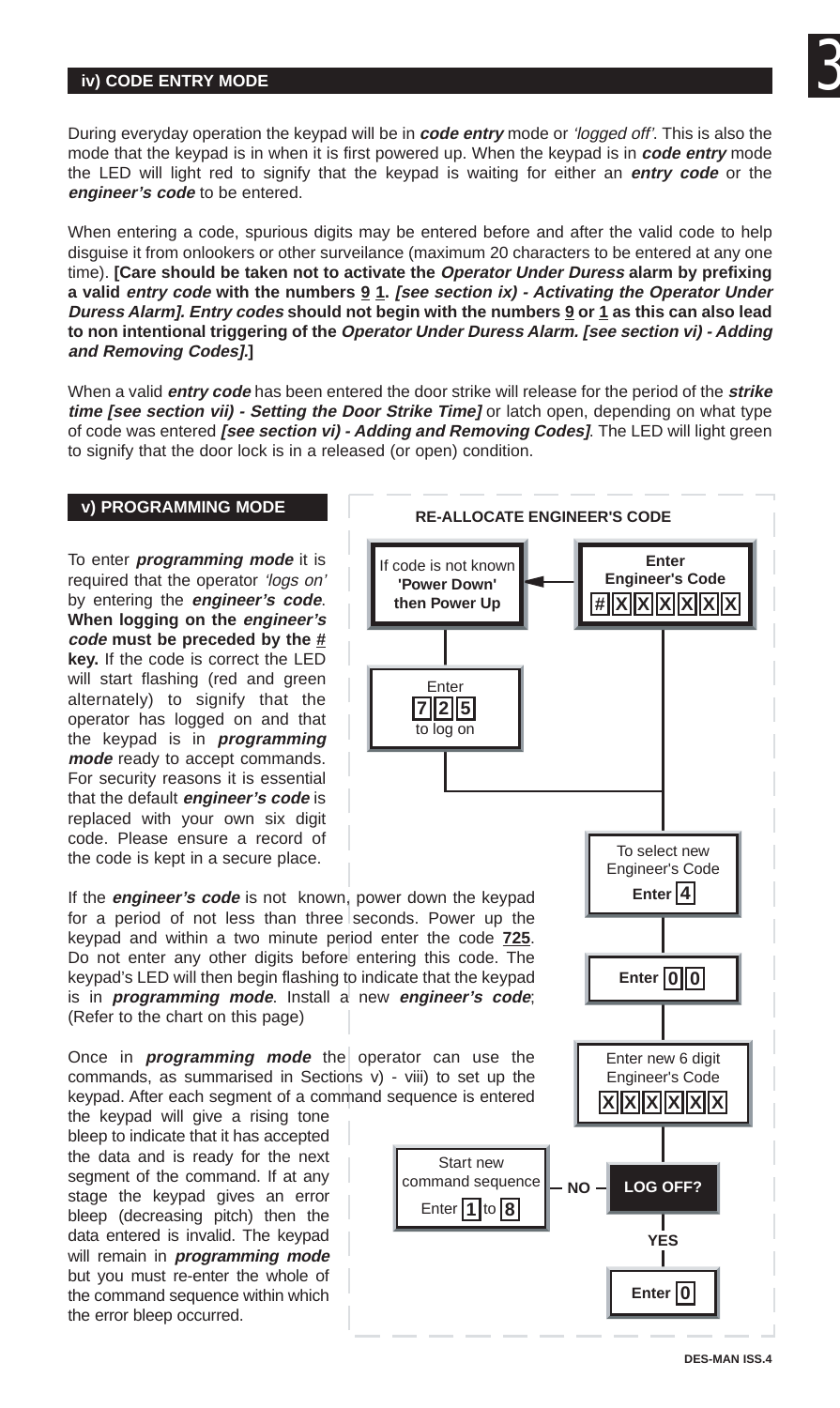## **vi) ADDING AND REMOVING CODES**

To add or remove **entry codes** 'log on', then follow the appropriate command sequence detailed below.

#### **Notes:**

#### **a). Entry Codes should not start with numbers 9 or 1.**

**b).** Each **entry code** recognised by the keypad is stored under a two digit reference known as the **Code Index Number**. The **code index number** allows an authorised holder of the **engineer's code** to remove **entry codes** by keying in the **code index number** without having knowledge of the actual **entry code**. It also means that a written record of valid code holders can be kept without recording the actual **entry codes. [see section x) - Code Index Directory].**

**c).** Prior to operation of a second door, relay 2 must be set for door control. **[see section ix) - Contolling a Second Door].**

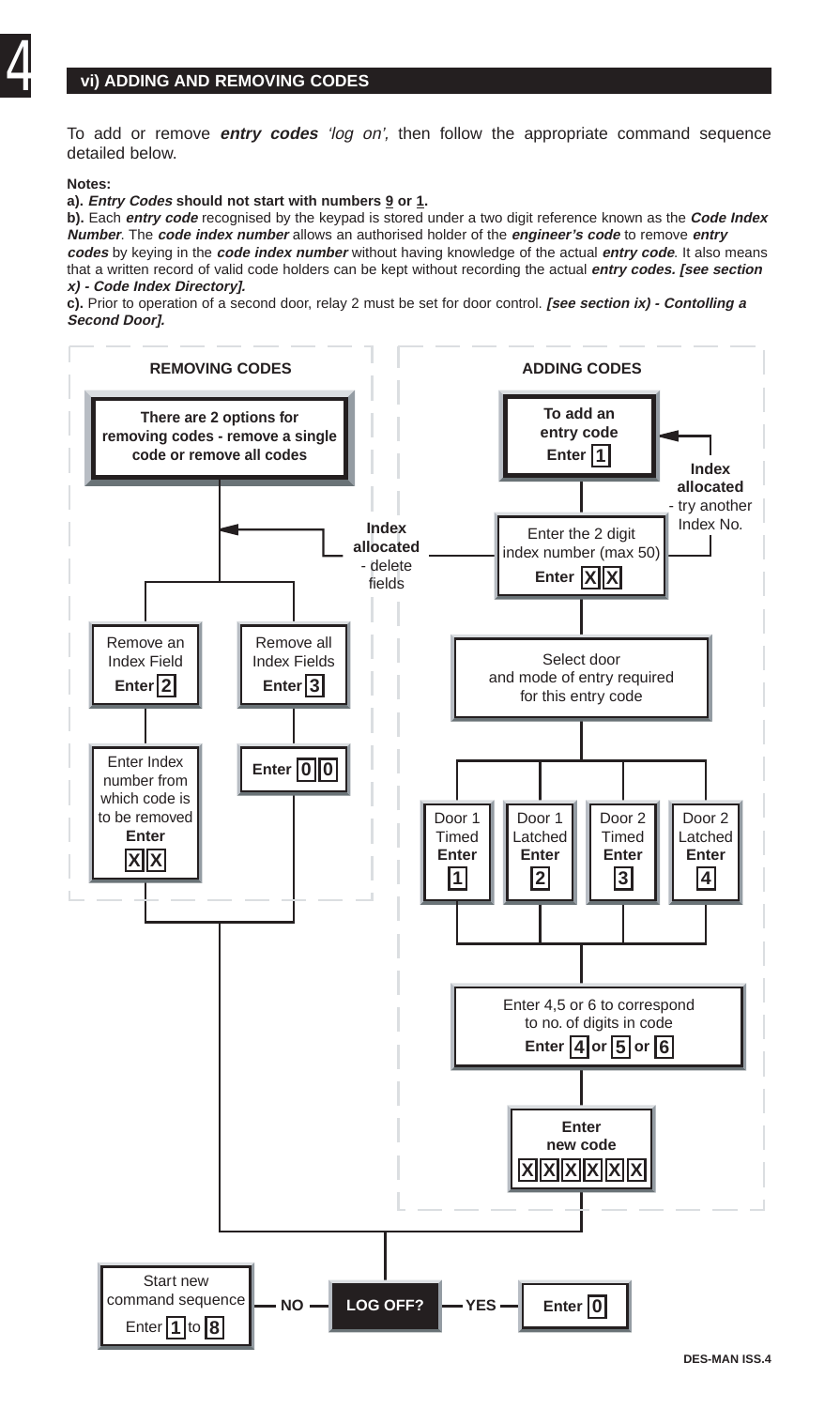## **vii) CHANGING DOOR STRIKE TIMES**

#### **i) Setting the Door 1 'Strike Time'**

The door **strike time** is the number of seconds for which the door lock remains released (or open) when a valid **entry code** is entered. The strike time is always reset to 5 sec on power up. To change the Door 1 strike time. 'Iog on', then enter **5** to select the **Door 1 Strike Time Set Up** function. Listen for the 'accept bleep'.

Then enter a two digit number to set the duration of the **strike time** in seconds **(01-98)**. Listen for the 'accept beep'.

NOTE: If the strike time is required to be set to zero secs, then you must enter '99'. An entry of '00' will give you a strike time of 1 second.

#### **ii) Setting the Door 2 'Strike Time'**

To change the Door 2 **strike time**, 'log on', then enter **5** to select the **Door 2 Strike Time Set Up** function. Listen for the 'accept bleep'.

Then enter a two digit number to set the duration of the **strike time** in seconds **(01-98)**. Listen for the 'accept beep'.



**To re-allocate door**

#### **viii) SETTING THE INVALID CODE PENALTY TIME**

When in **Code Entry** mode, if after twenty key presses a valid code has not been entered, the keypad will be disabled for a pre-set period of time. This feature is intended to deter any attempt to gain unauthorised access by guessing the format of a valid code.

To set the **Invalid Code Penalty Time,** 'log on', then enter **7** to select the **Invalid Code Penalty Time** function.

Listen for the 'accept bleep'.

Then enter a two-digit number to set the duration of the **Penalty Time** in seconds (**00-99**) Listen for the 'accept bleep'.

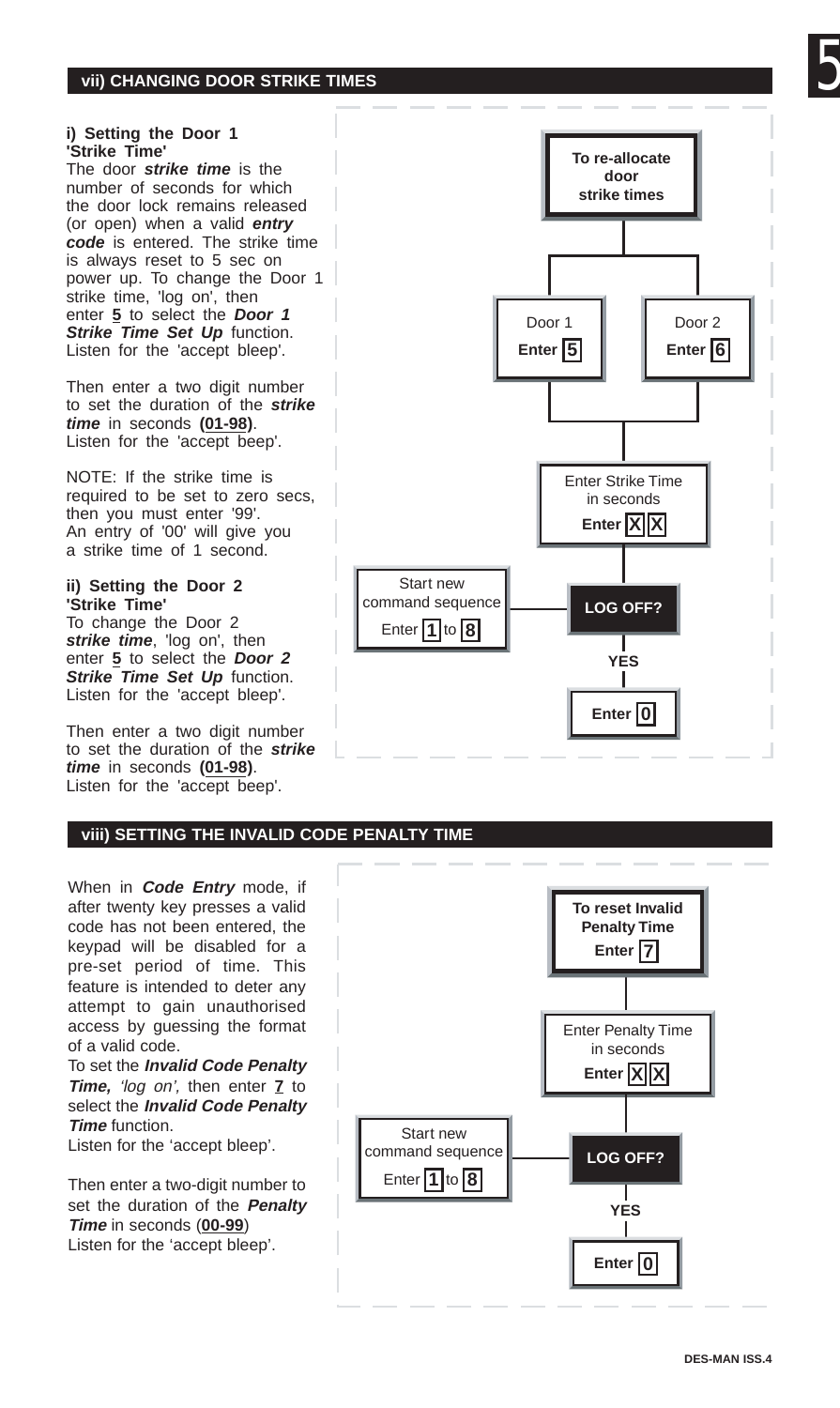## **ix) OTHER FEATURES**

#### **a) The Remote Exit / Egress Switch**

Making a connection (via a suitable momentary contact switch) between connector terminals 10 and 1 (return) will release (or open) the door lock for a pre-set period of time (the door **strike time**). This feature can be used to provide a **remote exit facility**, allowing personnel to exit from a secure area by pressing a button located near or adjacent to the door (on the secure side only). **[see sections vii) and viii) for information about setting the door strike time]**. Please note, in 2 door operation the connection of a remote egress switch to control the second door is not possible.

#### **b) Alarms**

An alarm bell or klaxon can be activated via connector terminals 6 and 7. When the keypad enters an alarm state (door forced or operator under duress or anti-tamper), these two terminals will provide an alarm signal (2 Amps max. at 30 Volts DC). The alarm bell or klaxon should be connected as shown in **section iii) - Electrical & Data Connections.** Please note that the alarm bell or klaxon is not powered from the keypad and so must have an independent power supply.

An alarm signal can be cancelled by keying in any valid **entry code** or the **engineer's code**. If the cause of the alarm can be rectified (i.e. The Anti-Tamper switch can be re-closed, or a 'forced door' can be closed), then keying in a valid 'Entry Code' will silence and reset the alarm.

If for any reason the cause of the alarm can not be rectified (e.g. The keypad has been forced away from the wall, or the door has been damaged and can not be closed), then the alarm can be silenced by keying in a valid 'Entry Code' twice (2 times). When the alarms have been silenced in this way, the keypad must be isolated from the power for a minimum of 3 seconds to reset the alarm feature.

**Note if the alarm function is used to indicate operator under duress then the alarm should be discreet, i.e., situated in a remote location beyond the audible or visual range of an attacker or intruder. The alarm feature can be used to interface with a centralised alarm system or to trigger a synthesised or pre-recorded auto dial telephone message to a chosen monitoring station.** Alternatively, terminals (6 and 7) can be used to control a second door.

**[Refer to section ix) c) - Controlling a Second Door].**



#### **f) Alarm Output Signal**

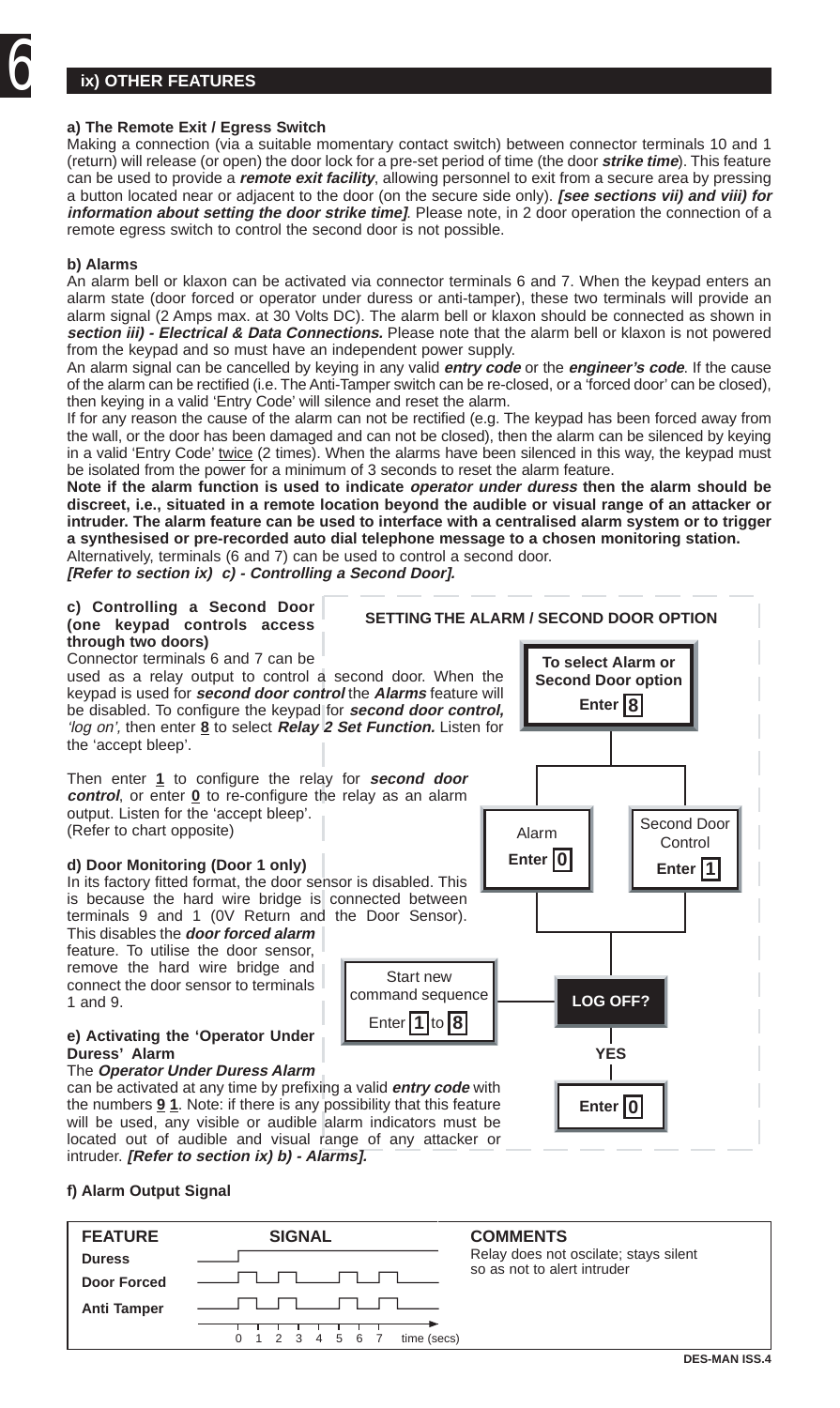## **x) CODE INDEX DIRECTORY**

| CODE<br><b>INDEX</b> | CODE HOLDER<br>NAME OF PERSON/DEPARTMENT | <b>DOOR</b>  |                | TYPE OF CODE |              |
|----------------------|------------------------------------------|--------------|----------------|--------------|--------------|
| NO.                  |                                          | $\mathbf{1}$ | $\overline{2}$ | LATCHED      | <b>TIMED</b> |
| 00                   |                                          |              |                |              |              |
| 01                   |                                          |              |                |              |              |
| 02                   |                                          |              |                |              |              |
| 03                   |                                          |              |                |              |              |
| 04                   |                                          |              |                |              |              |
| 05                   |                                          |              |                |              |              |
| 06                   |                                          |              |                |              |              |
| 07                   |                                          |              |                |              |              |
| 08                   |                                          |              |                |              |              |
| 09                   |                                          |              |                |              |              |
| 10                   |                                          |              |                |              |              |
| 11                   |                                          |              |                |              |              |
| 12                   |                                          |              |                |              |              |
| 13                   |                                          |              |                |              |              |
| 14                   |                                          |              |                |              |              |
| 15                   |                                          |              |                |              |              |
| 16                   |                                          |              |                |              |              |
| 17                   |                                          |              |                |              |              |
| 18                   |                                          |              |                |              |              |
| 19                   |                                          |              |                |              |              |
| 20                   |                                          |              |                |              |              |
| 21                   |                                          |              |                |              |              |
| 22                   |                                          |              |                |              |              |
| 23                   |                                          |              |                |              |              |
| 24                   |                                          |              |                |              |              |
| 25                   |                                          |              |                |              |              |
| 26                   |                                          |              |                |              |              |
| 27                   |                                          |              |                |              |              |
| 28                   |                                          |              |                |              |              |
| 29                   |                                          |              |                |              |              |
| 30                   |                                          |              |                |              |              |
| 31                   |                                          |              |                |              |              |
| 32                   |                                          |              |                |              |              |
| 33                   |                                          |              |                |              |              |
| 34                   |                                          |              |                |              |              |
| 35                   |                                          |              |                |              |              |
| 36                   |                                          |              |                |              |              |
| 37                   |                                          |              |                |              |              |
| 38                   |                                          |              |                |              |              |
| 39                   |                                          |              |                |              |              |
| 40                   |                                          |              |                |              |              |
| 41                   |                                          |              |                |              |              |
| 42                   |                                          |              |                |              |              |
| 43                   |                                          |              |                |              |              |
| 44                   |                                          |              |                |              |              |
| $\overline{45}$      |                                          |              |                |              |              |
| 46                   |                                          |              |                |              |              |
| 47                   |                                          |              |                |              |              |
| 48                   |                                          |              |                |              |              |
| 49                   |                                          |              |                |              |              |

| <b>FEATURE</b>                                                                                                                          | FACTORY SET DEFAULT                                                                                     | <b>OWNER SET CODES</b>               |
|-----------------------------------------------------------------------------------------------------------------------------------------|---------------------------------------------------------------------------------------------------------|--------------------------------------|
| Engineer's Code<br>Door 1 'Strike Time'<br>Door 2 'Strike Time'<br>Invalid Code Penalty Time<br>Relay 2 Output<br>Relay 2 Configuration | 111111 (change on installation)<br>5 seconds<br>5 seconds<br>15 seconds<br>Alarms Mode<br>Normally Open | (record separately in safe location) |